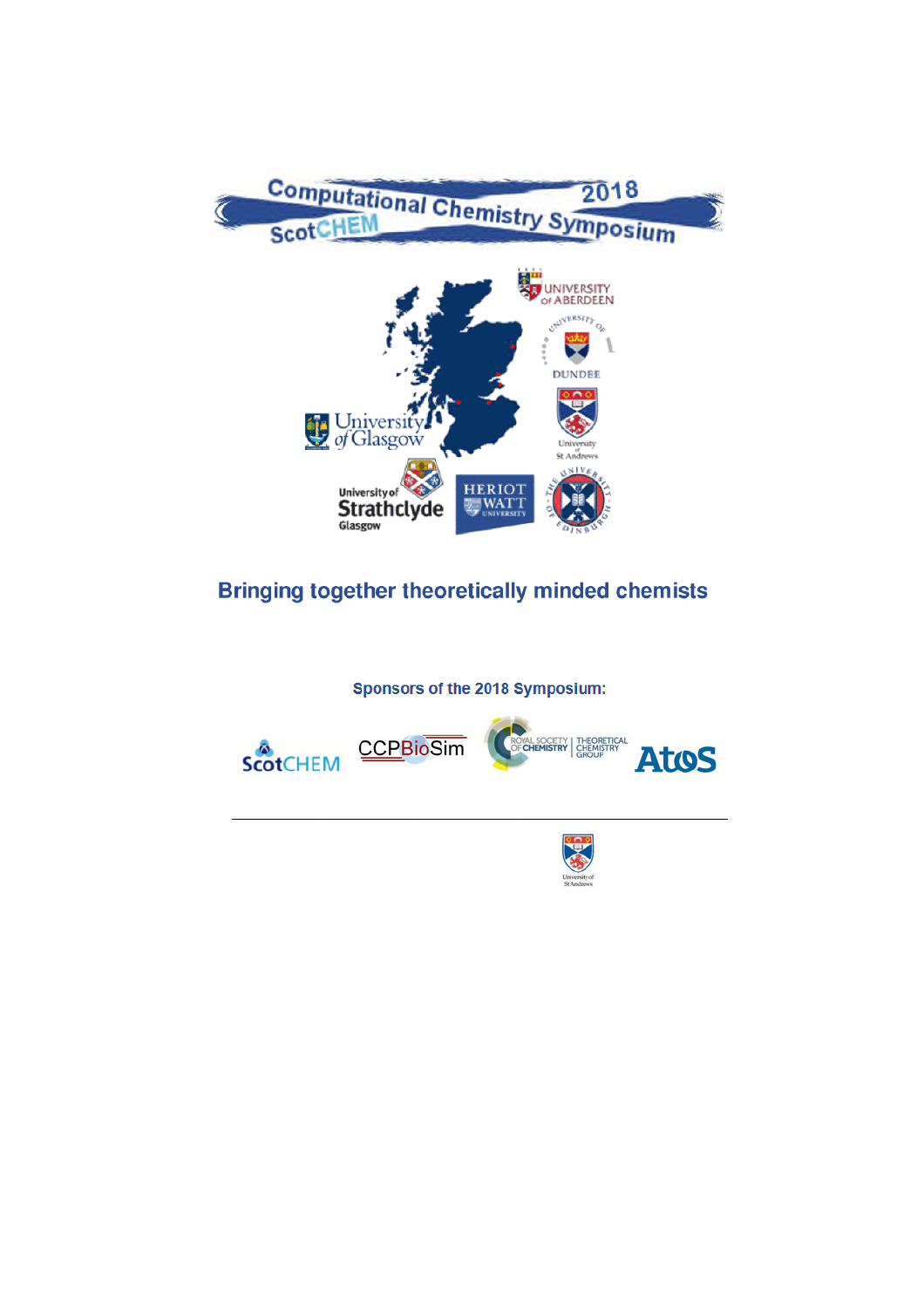## **Directions**

St Andrews can be reached by car (free parking indicated on the map below) and by public transport via bus (https://www.travelinescotland.com/). There are frequent bus connections to Leuchars railway station (journey approx. 10-12 minutes; buses 99, 99A, 99B, 99C, 99D, 92A, 92B, 92C, 92D, 94, 94A, 42).

The Chemistry building is located on the North Haugh at the western entrance to the town. Friday's lectures will take place in Lecture Theatre B (on level 2, the main entrance level; LT B exits also to level 1), coffee and lunch are served in the Common Room on level 1. Thursday's workshop will be in Lecture Theatre C on level 2.

### **Map of the North Haugh Campus**

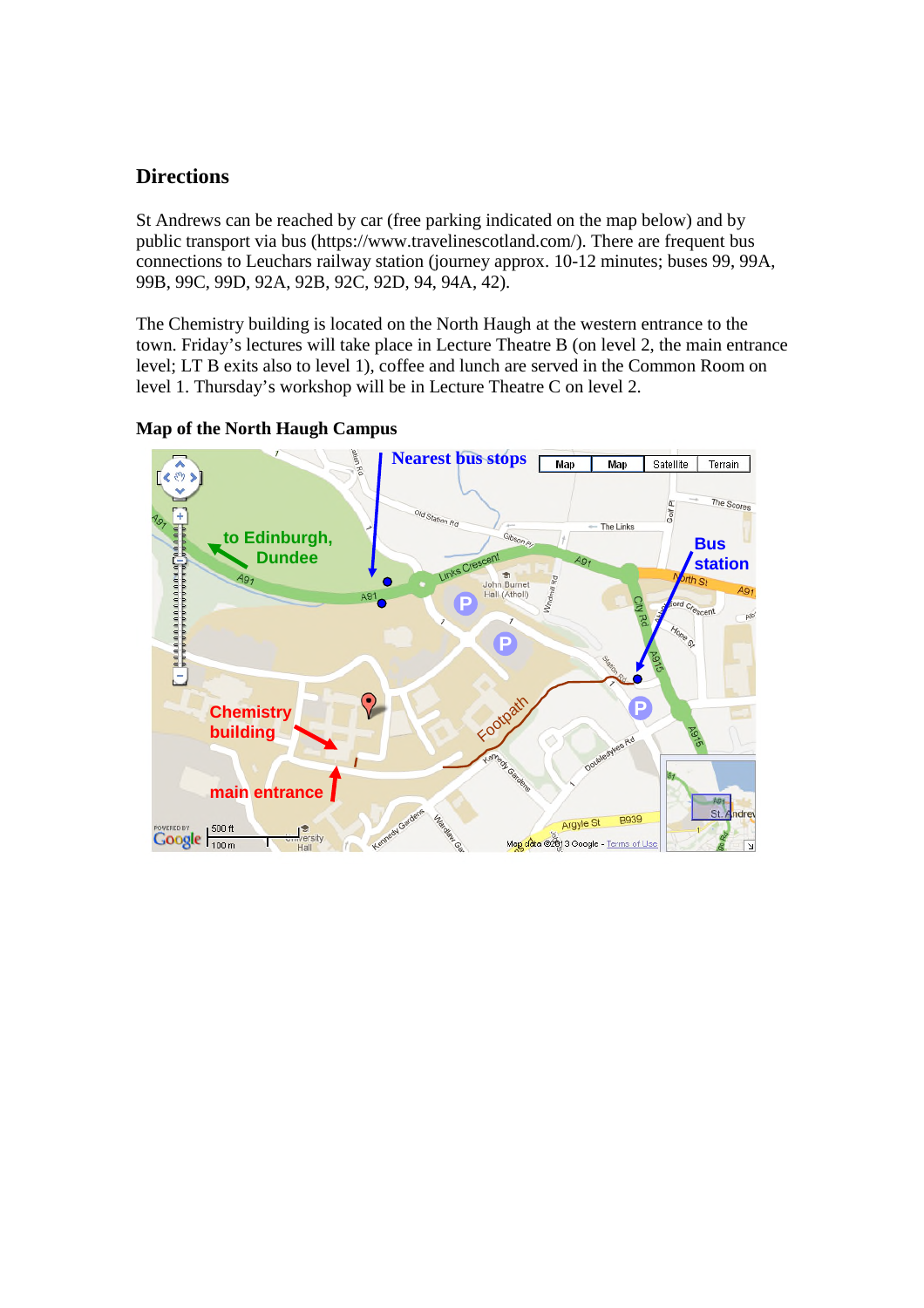### **Symposium Programme**

Thursday 14 June 2018, Lecture Theatre C

**CCPBiosim Workshop: Biomolecular Modelling with QM/MM** (Thomas Keal, Daresbury Laboratory)

10:00 Arrival/coffee

10:30 Lecture 1: Introduction to ChemShell

11:15 Hands-on tutorial session 1

12:30 Lunch

- 13:30: Lecture 2: Biomolecular modelling with QM/MM
- 14:15: Hands-on tutorial session 2

15:00 Coffee

15:30 Hands-on tutorial session (until 16:30)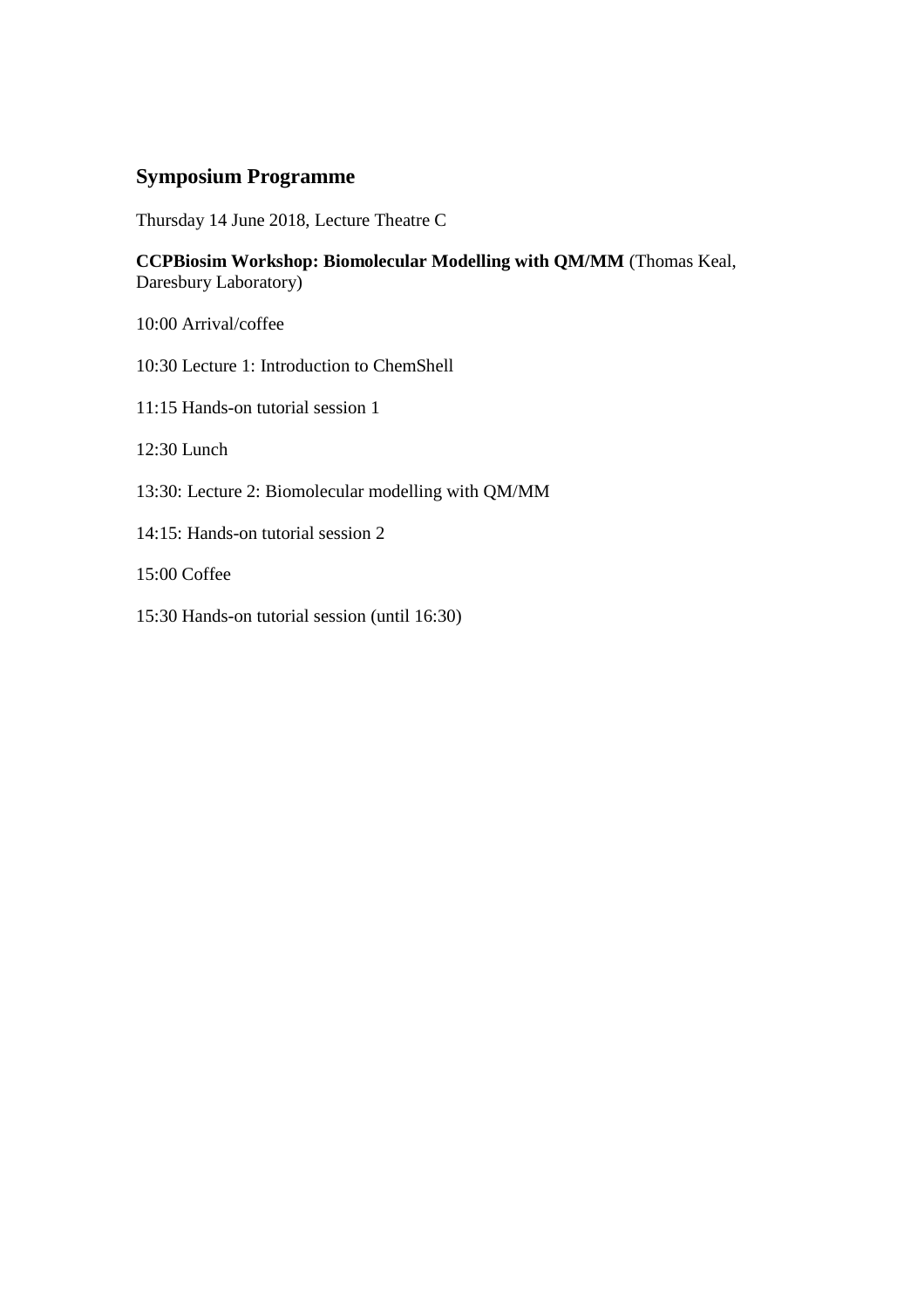Friday 15 June 2018, Lecture Theatre B

#### **ScotCHEM Computational Chemistry Symposium**

9:30 Registration

- 10:25 Welcome and announcements
- *Session I Chair: M. Bühl*
- 10:30 *PL1:* Plenary lecture: **Adrian Mulholland** (University of Bristol) *Multiscale modelling for chemical biology*
- 11:10 *L2:* **Stefano Bosisio** (University of Edinburgh) *Towards high-throughput alchemical free energy calculations*
- 11:35 *L3:* **Darren Belshaw** (University of Edinburgh) *Ab initio surface-hopping simulations of CS<sup>2</sup> photodissociation dynamics*
- 12:00 *L4:* **Gregory S. Tschumper** (University of Mississippi, USA)) *Big Electronic Structure Computations for Small Hydrated Anions*
- 12:25 *L5:* **April Cooper** (University of Stuttgart, Germany)) *Potential Energy Surface Interpolation with Neural Networks for Instanton Rate Calculations*
- 12:50 Lunch (Common Room)
- *Session II Chair: T. van Mourik*
- 14:00 *L6:* **Alexander Urban** (University of St Andrews) *Understanding Cation-Disordered Li-Ion Battery Cathodes by Computation*
- 14:25 *L7:* **Jonathan G. Richardson** (University of Edinburgh) *Investigating CO<sup>2</sup> uptake in Sc2BDC<sup>3</sup> using XRD, ab initio DFT and GCMC methods*
- 14:50 *L8:* **Joan Clark-Nicolas** (University of Edinburgh) *From JEDI to SITH: A Journey to the Dark Side of Druggability*

15:15 Coffee/tea

- *Session III Chair: J. B. O. Mitchell*
- 15:45 *L9:* **Bengt Tegner** (Heriot-Watt University) *Water Layers on Actinide Oxide Surfaces*
- 16:10 *L10:* **Cesar Mendoza-Martinez** (University of Edinburgh) *Mechanisms of protein disorder-order transitions upon ligand binding: MDM2 as a case study*
- 16:35 *PL2:* Plenary Lecture: **Sharon Ashbrook** (University of St Andrews) *Investigating Disorder in the Solid State: Multinuclear NMR Spectroscopy and First-Principles Calculations.*
- 17:15-18:30 Poster session (Common Room)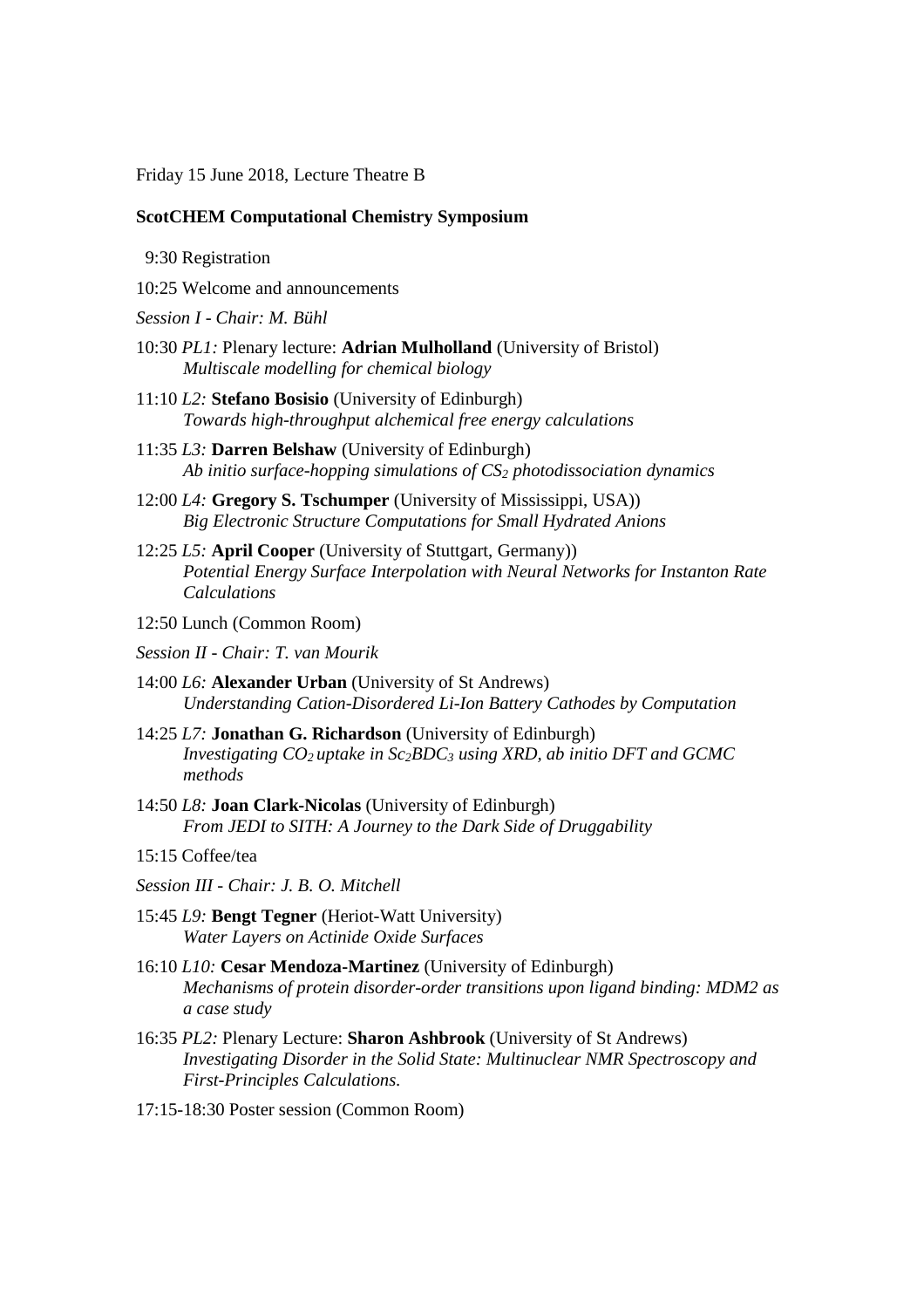# **ScotCHEM Lecture Abstracts**

# **Plenary Lecture PL1**

### **Multiscale modelling for chemical biology**

Adrian Mulholland

Centre for Computational Chemistry, School of Chemistry, University of Bristol, Bristol BS8 1TS, UK

Biomolecular simulations have advanced to the stage where they can provide reliable predictions of enzyme mechanisms, selectivity, thermoadaptation and inhibition. Many types of application require different levels of treatment, which can be effectively combined in multiscale models to tackle a range of time- and length-scales [1]. Simulations can identify mechanisms of catalysis in biosynthesis [2] and antibiotic resistance [3]. Simulations can identify and characterise catalytic interactions [4] and determinants of chemo-, regio- and stereospecificity [5] in biocatalysts. Increasingly, simulations are contributing to the design and engineering both of natural enzymes and of *de novo* biocatalysts [6]. Classical molecular dynamics (MD) simulations can allow predictions of substrate binding, and reveal and predict dynamical changes associated with thermoadaptation and temperature optima of enzyme catalytic activity [7]. For modelling reactions within large systems such as proteins, multiscale combined quantum mechanics/molecular mechanics (QM/MM) methods are a good, practical approach, e.g. for modelling transition states and reaction intermediates, and to analyse structural and electronic determinants of reactivity. QM/MM methods treat the active site with a QM electronic structure method, while the effect of the enzyme environment is included by a simpler (MM) approach. Projector-based embedding techniques allow highly accurate correlated *ab initio* QM methods to be applied in QM/MM calculations [8].

- 1. *Multiscale methods in drug design bridge chemical and biological complexity in the search for cures* R.E. Amaro & A.J. Mulholland *Nature Reviews Chemistry* **2**, Article number: 0148 (2018)
- 2. *The Catalytic Mechanism of a Natural Diels-Alderase Revealed in Molecular Detail* M.J. Byrne *et al*. *JACS* **138**, 6095-8 (2016)
- 3. *Insights into the Mechanistic Basis of Plasmid-Mediated Colistin Resistance from Crystal Structures of the Catalytic Domain of MCR-1* P. Hinchliffe *et al*. *Scientific Reports* **7**, 39392 (2017)
- 4. *A catalytic role for methionine revealed by a combination of computation and experiments on phosphite dehydrogenase* K.E. Ranaghan *et al*. *Chemical Science* **5** 2191-2199 (2014)
- 5. *Construction and in vivo assembly of a catalytically proficient and hyperthermostable de novo enzyme* J.R. Anderson *et al*., *Nature Communications* **8** Article number: 358 (2017)
- 6. *Structural Basis of Catalysis in the Bacterial Monoterpene Synthases Linalool Synthase and 1,8-Cineole Synthase* Vijaykumar Karuppiah *et al*. *ACS Catalysis* **7** 6268–6282 (2017)
- *7. Dynamical origins of heat capacity changes in enzyme-catalysed reactions* M.W. van der Kamp *et al. Nature Communications* **9**, Article number: 1177 (2018)
- 8. *A Projector-Embedding Approach for Multiscale Coupled-Cluster Calculations Applied to Citrate Synthase* S.J. Bennie *et al*. *J. Chem. Theory Comput*. **12** 2689– 2697 (2016)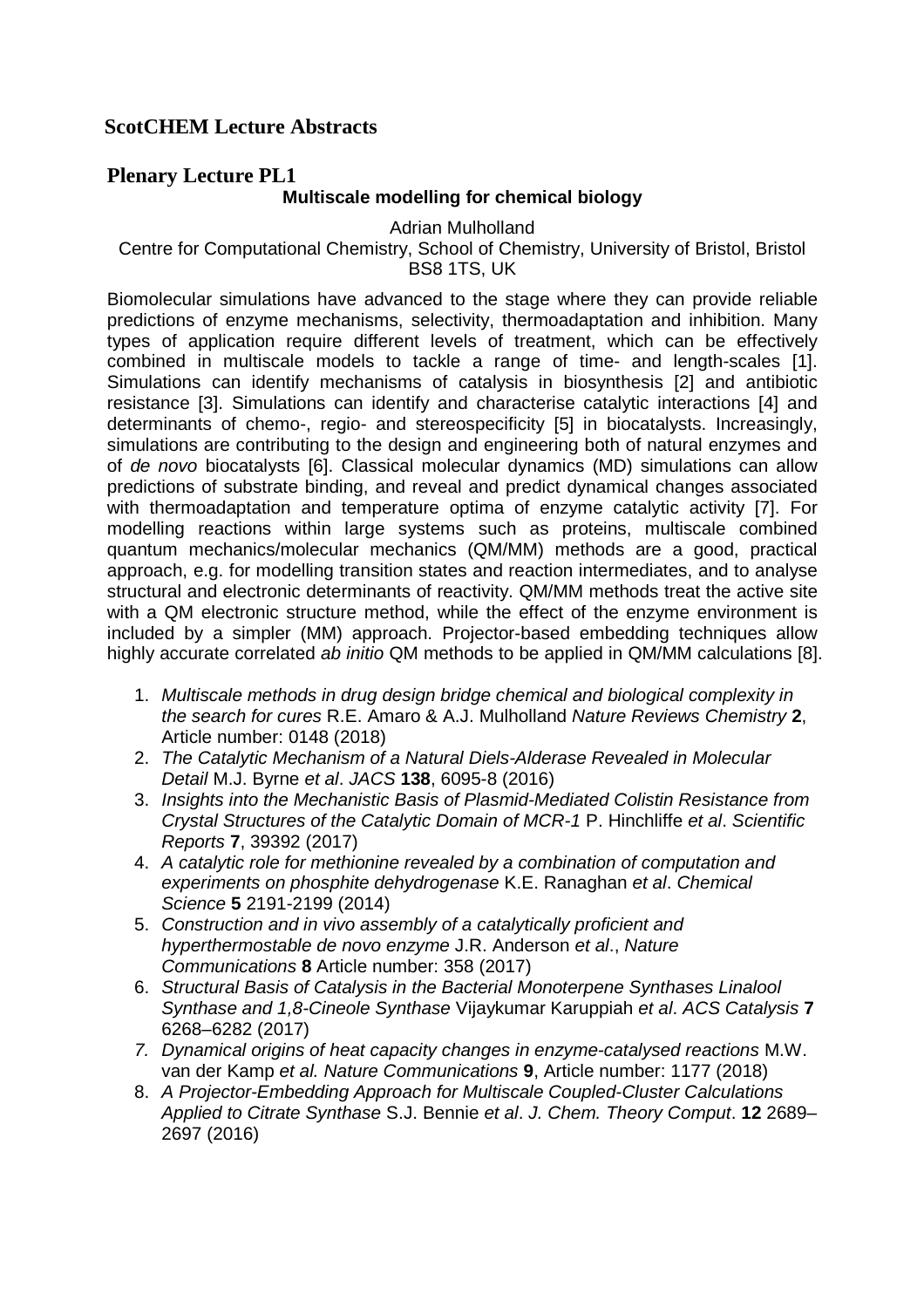### **Towards high-throughput alchemical free energy calculations**

Stefano Bosisio<sup>1</sup>, Antonia S J S Mey,<sup>1</sup> Julien Michel<sup>1</sup>

#### *<sup>1</sup> EaStCHEM School Of Chemistry, University of Edinburgh, D. Brewster Road EH9 3FJ, UK*

There is a strong interest in use of alchemical free energy calculations to support early-stage drug discovery in academia and in the pharmaceutical industry. However significant efforts are still needed to translate the 'free energy science' into a robust engineering tool that may be used routinely. In particular, free energy simulation protocols show a lack of reproducibility of results among different simulation packages, even starting from the same initial conditions.

Thus, we have pursued a collaborative effort to systematically compare the reproducibility of computed hydration free energies between our in-house free energy code SOMD, GROMACS (Mobley group, UCI) and AMBER ( Hannes Loeffler, STFC). This work has shown that reasonable reproducibility can be achieved for small organic neutral molecules, but code-specific details in the implementation of the free energy algorithm currently prevents the use of a generic simulation protocol. This work suggests steps the field could consider to facilitate wider use of free energy methods for molecular design.

A more challenging situation arises when molecules carry a net charge. In this case reproducibility and accuracy of free energy predictions are affected by finite size artefacts. Therefore, we took part in the SAMPL5 competition (Statistical Assessment of the Modelling of Proteins and Ligands) and submitted blinded predictions using multiple protocols. Specifically, binding free energies for 22 host-guest systems and distribution coefficients of 53 drug-like molecules were computed with alchemical free energy calculations, featuring cutoffs and standard state corrections. We achieved a significant correlation with experimental data for hostguest binding energies, but encountered major difficulties in estimating distribution coefficients of ionisable species.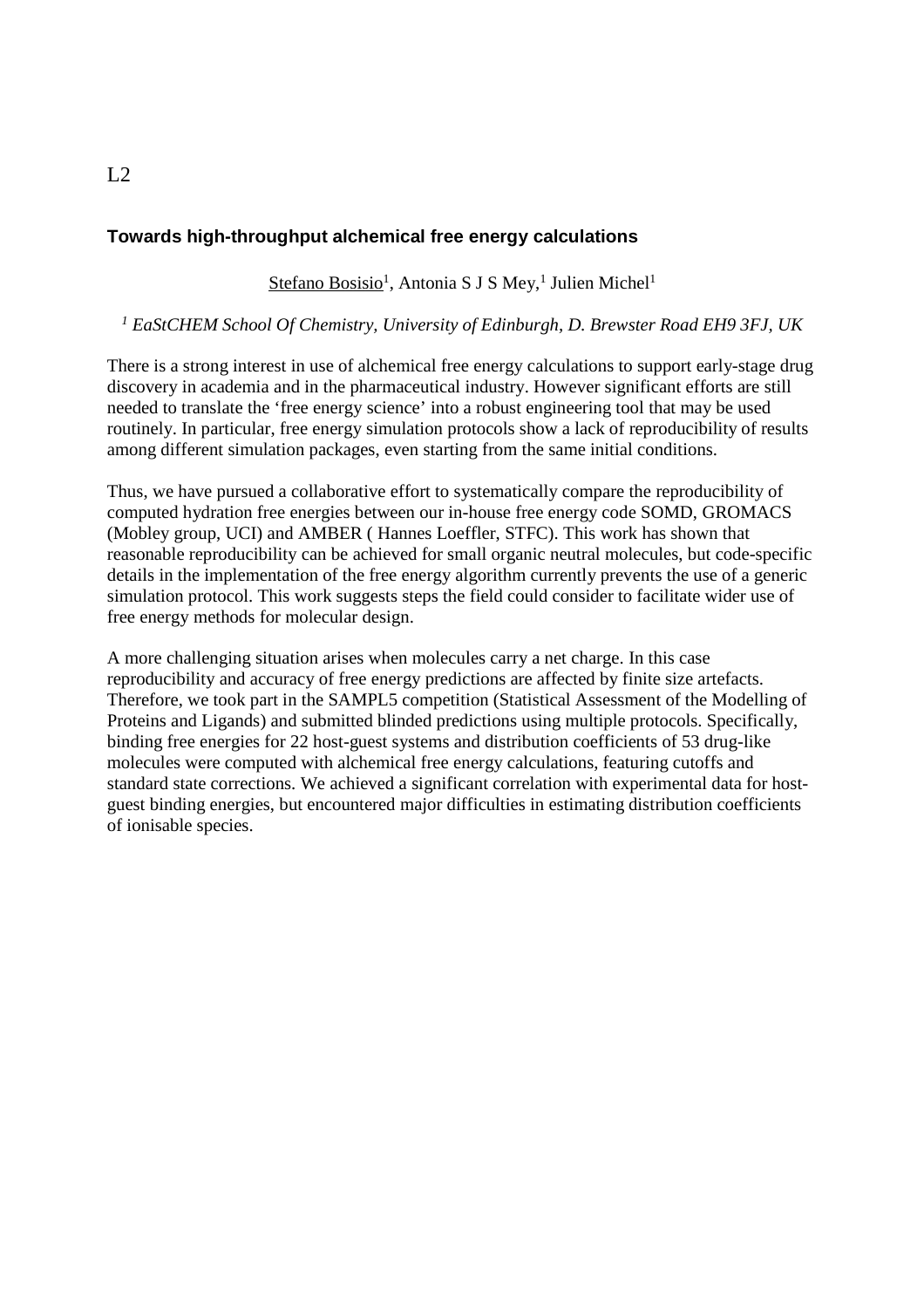#### *Ab initio* **surface-hopping simulations of CS2 photodissociation dynamics**

#### Darren Bellshaw and Adam Kirrander

We simulate the nonadiabatic photodissociation dynamics of  $CS<sub>2</sub>$  molecules excited by UV light [1] using surface-hopping as implemented in the SHARC code [2]. A benchmark system in ultrafast small molecule dynamics, the photochemistry of  $CS<sub>2</sub>$  is dictated by complex interplay between a dense manifold of electronic excited states, complicated further by the presence of strong spin-orbit coupling between the singlet and triplet states due to the sulfur atoms. The propensity for intersystem crossing gives rise to multiple accessible reaction channels whose branching ratios are typically difficult to measure accurately.

Here we compare two simulations of this system carried out at different levels of electronic structure theory, discuss the differences in predicted reactivity in the system in terms of the behaviour of the vibrational wavepacket and population changes between the singlet and triplet manifolds, and comment on our ongoing work to improve the description of the photodynamics of this key system [1].



*Figure 1: Snapshots of the nuclear probability density at selected time points in two simulations of CS<sup>2</sup> photodissociation carried out at different levels of theory (simulation 1, top row; simulation 2, bottom row). The carbon atom is kept fixed at the origin.*

[1] A. D. Smith, E.M. Warne, D. Bellshaw, D. Horke, M. Tudorovskya, E. Springate, ... & R.S. Minns. (2018). Mapping the complete reaction path of a complex photochemical reaction. *Physical Review Letters*. Accepted 23 March 2018**.**

[2] M. Richter, P. Marquetand, J. González-Vázquez, I. Sola, and L. González. SHARC: *ab initio* molecular dynamics with surface hopping in the adiabatic representation including arbitrary couplings. *J. Chem. Theory Comp*., 7(5):1253-1258, 2011.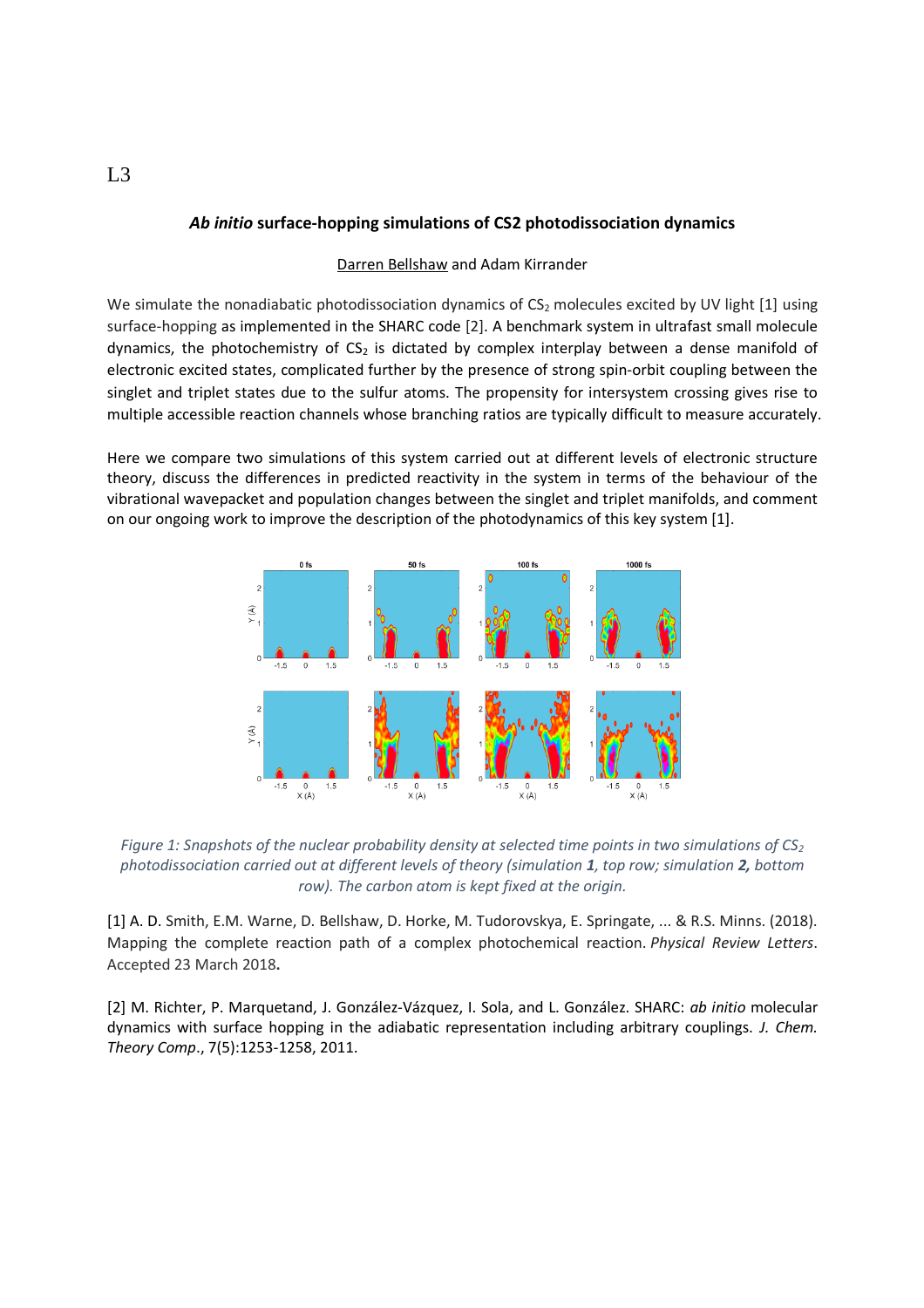#### **Big Electronic Structure Computations for Small Hydrated Anions**

Gregory S. Tschumper

Department of Chemistry and Biochemistry, University of Mississippi

The structures, energetics and harmonic vibrational frequencies of explicitly solvated halide ions  $(X^-(H_2O)_n$  where  $n = 1 - 4$  and  $X = H$ , F, Cl, Br, I) have been probed with the MP2 and CCSD(T) quantum mechanical electronic structure techniques and large correlation consistent basis. The N-body:Many-body QM:QM method has been used to extend the demanding large basis set CCSD(T) computations, particularly the analytic Hessians, to the larger solvated ion clusters. Some of the smaller clusters exhibit exceptionally large deviations between the MP2 and CCSD(T) harmonic vibrational frequencies  $(>100 \text{ cm}^{-1})$ . CCSDT, CCSDT(Q) and CCSDTQ computations are being performed to examine higher-order correlation effects on the structures, energetics and vibrational frequencies on these challenging systems.

#### L5

# **Potential Energy Surface Interpolation with Neural Networks for Instanton Rate Calculations**

### April Cooper<sup>1</sup>, Johannes Kästner<sup>1</sup>

#### 1 *Institute for Theoretical Chemistry, University of Stuttgart, Germany*

For the calculation of reaction rate constants with instanton theory an accurate description of the sector of the potential energy surface (PES) containing the transition state and the reactant state of the reaction of interest is needed. However, obtaining information on the PES on the fly during the rate constant calculation is computationally very demanding. Therefore, we interpolate the PES with artificial neural networks (NNs) and calculate the reaction rate constants with the instanton method using this NNPES. In instanton theory it is assumed that the energy, but also the gradient and the Hessian of the energy with respect to the input coordinates, is a continuous function of the input coordinates. Therefore, we incorporate not only information on the energy, but include also information on the gradient and Hessian in the NN training to ensure their continuity and accuracy.

To demonstrate the capabilities of this approach we calculated reaction rate constants with the instanton method for the reaction CH<sub>3</sub>OH + H  $\rightarrow$  CH<sub>2</sub>OH + H<sub>2</sub>on an average NNPES fitted to CCSD(T)-F12/VTZ-F12 data. We demonstrate that these rate constants are in excellent agreement with rate constants that were calculated on the same level of theory performing energy, gradient and Hessian calculations on the fly, while the computational effort of the rate constant calculation is significantly lower if a NNPES is used instead of on the fly calculations.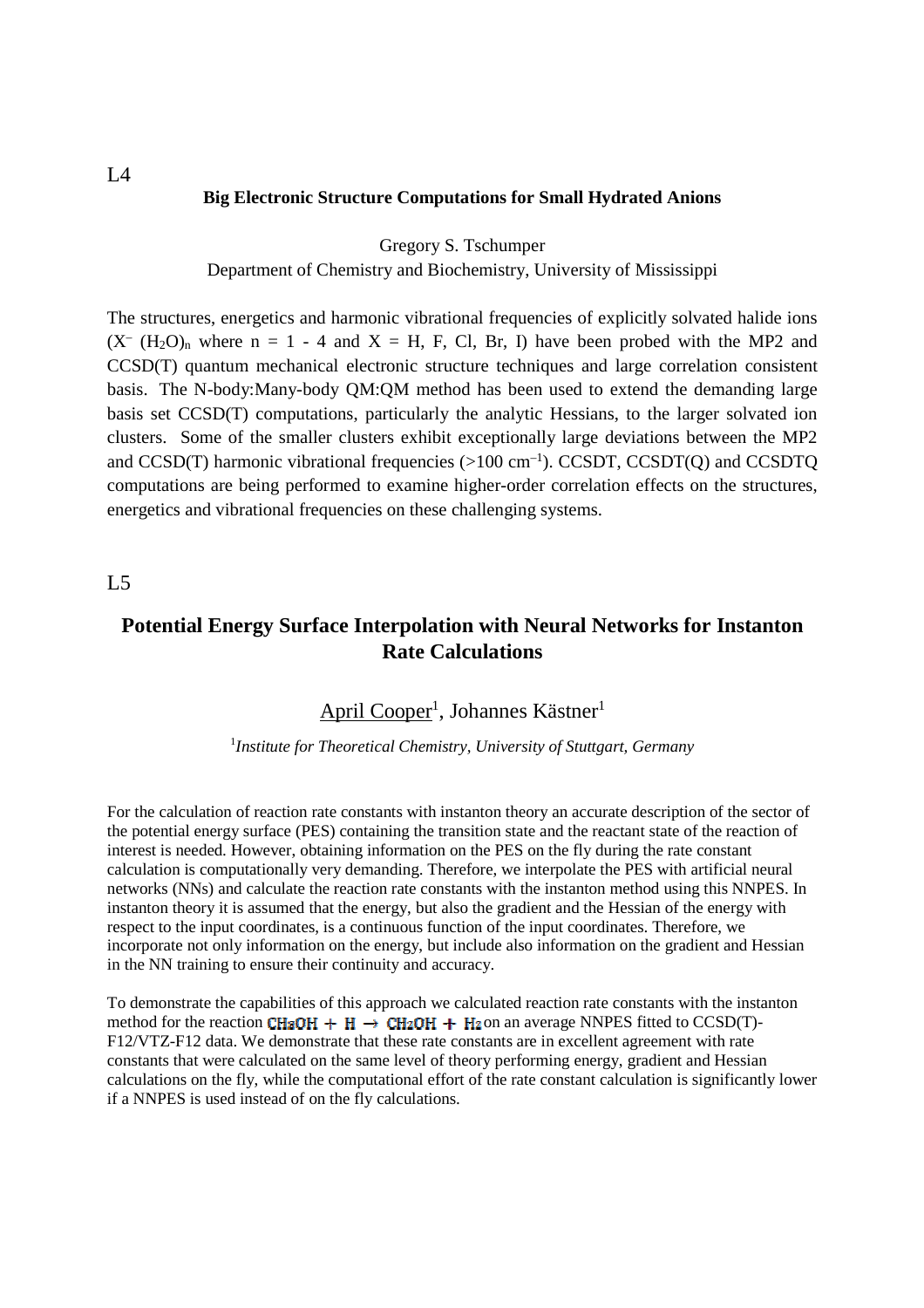#### **Understanding Cation-Disordered Li-Ion Battery Cathodes by Computation**

Alexander Urban<sup>1</sup>, Aziz Abdellahi<sup>2</sup>, Stephen Dacek<sup>2</sup>, Nongnuch Artrith<sup>3,4</sup>, Gerbrand Ceder<sup>3,4</sup> *University of St Andrews, Scotland, UK. Massachusetts Institute of Technology, Cambridge, USA. University of California, Berkeley, USA;* <sup>4</sup> *Lawrence Berkeley National Laboratory, Berkeley, USA.*

Cation-disordered oxides have recently emerged as a promising new class of high-energy-density cathode materials for Li-ion batteries. Theory and computation have played a fundamental role in the discovery and exploration of this new materials class. Compared to conventional ordered cathodes, disordered oxides offer the prospect of improved structural stability, extraordinary reversible Li storage capacities, and a rich chemistry that holds the promise of yet undiscovered superior materials. Using tailored computational models including electronic structure calculations, lattice-model simulations, and percolation theory, we have developed a comprehensive understanding of the effects of cation disorder on the performance: (i) We identified the factors that determine the practical capacity of disordered cathodes, (ii) established how the voltage profile and the redox mechanism are affected by cation disorder, and (iii) devised guidelines for the prediction of novel disordered compositions. Many of our theoretical results have since been confirmed experimentally, stimulating entirely new research directions within the battery community.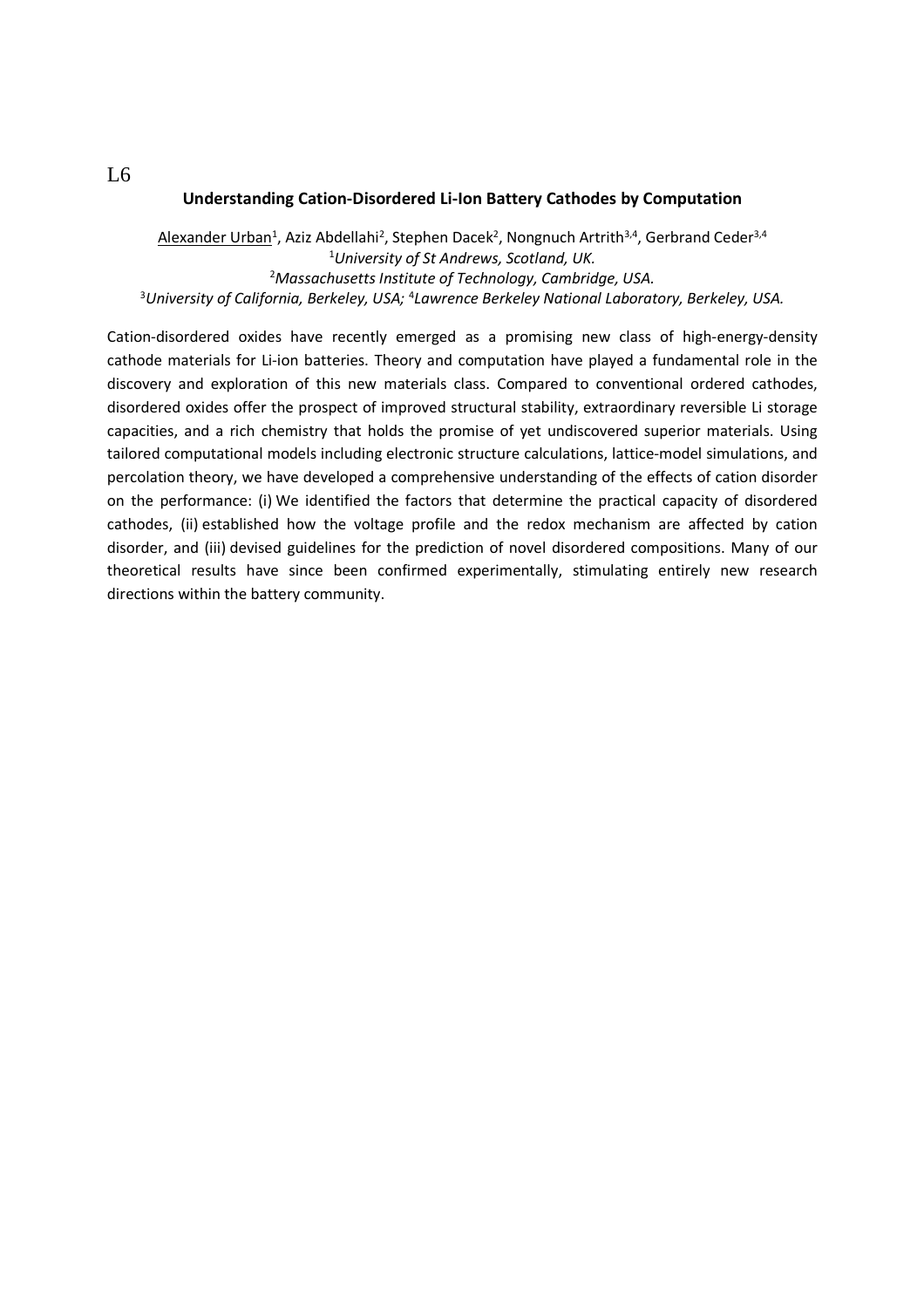#### **Investigating CO<sup>2</sup> uptake in Sc2BDC<sup>3</sup> using XRD,** *ab initio* **DFT and GCMC methods**

#### **J. G. Richardson<sup>a</sup> , J. Sotelo<sup>a</sup> , S. A. Moggach<sup>a</sup> , J. McHardy<sup>a</sup> , C. A. Morrison<sup>a</sup> , T. Düren<sup>b</sup> , P. A. Wright<sup>c</sup>**

<sup>a</sup> School of Chemistry, University of Edinburgh, UK

b Centre for Advanced Separations Engineering, University of Bath, UK

c School of Chemistry, St Andrews, UK

Despite the large number of MOFs that have been synthesised, a large proportion have not been studied for their gas adsorption and mechanical properties using in-situ diffraction techniques.<sup>1,2</sup> Most investigations concerning the former are based upon adsorption isotherms and hence there is a lack of understanding concerning the location of adsorbed guest molecules within the pores and the nature of specific interactions between the guest molecules and the framework.

In a previous study, the small-pore MOF  $Sc_2BDC_3$  (where BDC = benzenedicarboxylate) was initially observed to undergo an orthorhombic-to-monoclinic phase transition, via rotation of one pair of BDC linkers, under 1 bar of CO<sub>2</sub> and at 235 K.<sup>3,4</sup> Here, we have used in-situ X-ray diffraction alongside *ab initio* DFT and grand canonical Monte Carlo computational methods to show that the framework also undergoes the same phase transition, gradually, at 298 K at higher  $CO<sub>2</sub>$  pressures (complete at 3 bar). A third adsorption site, which was not observed in the original investigation at 235 K, was experimentally observed in the monoclinic phase, which verified the expected maximum uptake of  $CO<sub>2</sub>$  in Sc<sub>2</sub>BDC<sub>3</sub>.

Ab initio DFT calculations determined that the monoclinic form of Sc<sub>2</sub>BDC<sub>3</sub> is the lower energy geometryoptimised structure (by 13.3 kJ mol<sup>-1</sup>). GCMC simulations, utilising experimental framework structures to model  $CO<sub>2</sub>$  uptake at room temperature, highlighted stronger  $CO<sub>2</sub>$ -framework interactions in the monoclinic phase, and hence show that these interactions counteract the energy barrier to linker rotation. Additionally, there was good agreement between the binding site energies observed by the two independent computational methods, and the experimental binding site hierarchy was verified.  $Sc_2BDC_3$ was also shown, by all three methods, to have selective uptake for  $CO<sub>2</sub>$  over CH<sub>4</sub>, as a result of weaker CH<sub>4</sub>-framework interactions and the strongest CO<sub>2</sub> adsorption site being uninhibited when CO<sub>2</sub>/CH<sub>4</sub> mixtures were studied.

#### **References**

- [1] Moghadam, P. Z. *et al*. (2017). *Chem. Mater.* **29**, 2618-2635
- [2] Carrington, E. J., Vitórica-Yrezábal, I. J., Brammer, L. (2014). *Acta.Cryst.* **B70**, 404-422
- [3] Miller, S. R. *et al*. (2009). *Langmuir*. **25**, 3618-3626
- [4] Mowat, J. P. S. *et al*. (2011). Inorg. Chem. **50**, 10844-10858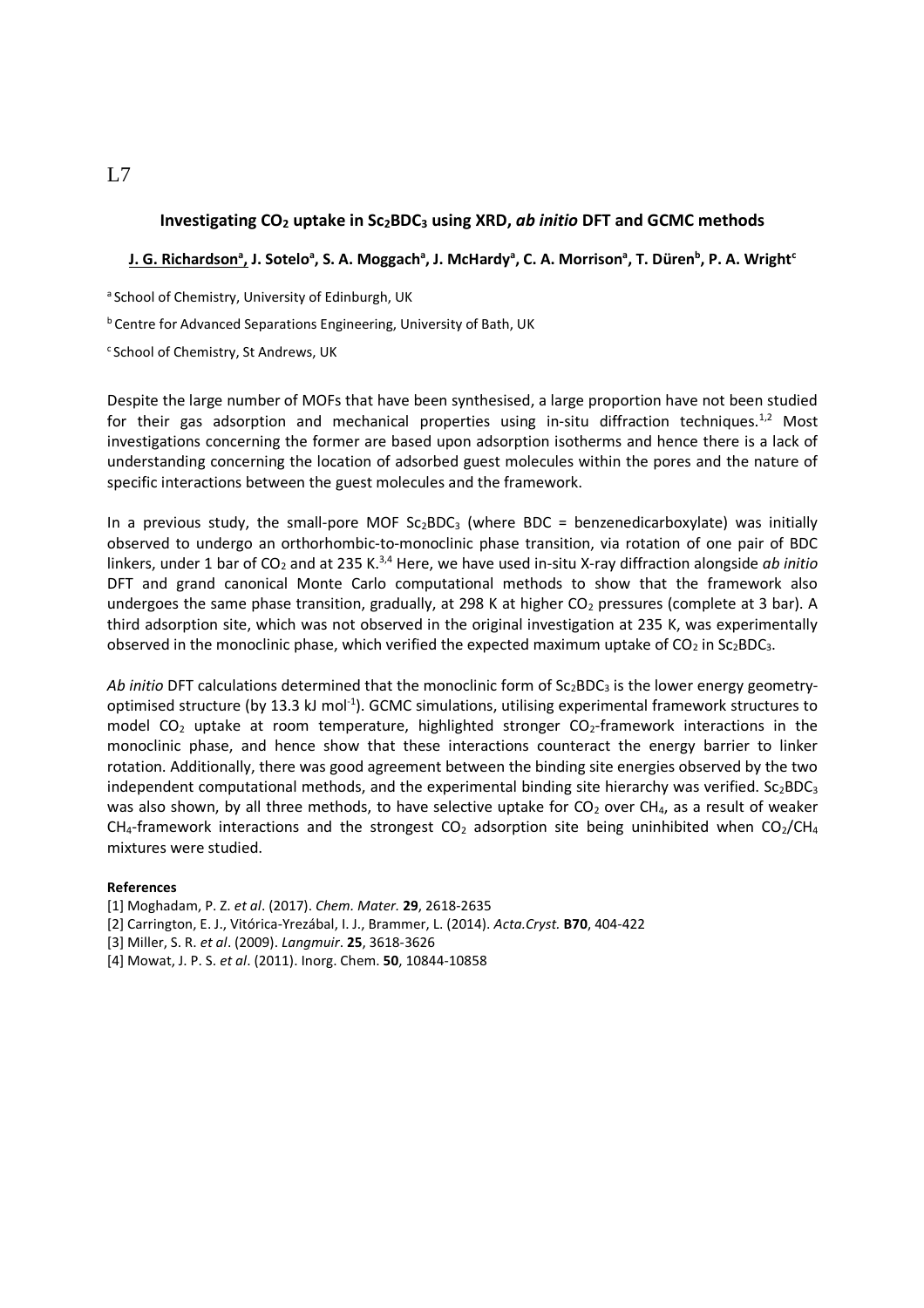#### **From JEDI to SITH:**

#### **A Journey to the Dark Side of Druggability**

Joan Clark-Nicolas<sup>1</sup>, and Julien Michel<sup>1</sup> *<sup>1</sup>EaStCHEM School of Chemistry, The University of Edinburgh, EH9 3FJ, Scotland*

j.clark-nicolas@ed.ac.uk

Although proteins represent the vast majority of targets of pharmaceutical interest, only a small portion of the human proteome is known to be able to bind drug-like molecules. Proteins, however, are flexible and they often undergo conformational rearrangements that may reveal pockets that could potentially be druggable (*i.e.* able to bind a drug-like molecule). The study of these pockets, known as cryptic pockets, could potentially lead to the development of new drugs that target proteins that *a priori* would be considered undruggable. Cryptic pockets exist for very short times and they usually cannot be detected at experimental time scales, which makes the use of computational methods such as molecular dynamics necessary to characterise them. However, their transient nature implies that very long simulation times may be be necessary in order to detect them, a difficulty that can be overcome by using enhanced sampling methods such as those based in collective variables.

Using human Phenylethanolamine N-Methyl Transferase (hPNMT) as a case study, the present work makes use of the JEDI druggability function [1] to limit the sampling of the conformational space to states with a high druggability, and combines it with the SITH taboo search protocol in order to iteratively bias the simulations away from previously visited states. Using a structure that binds an inhibitor at micromolar concentrations as a starting point, the results of the taboo search have been compared to a structure that presents a cryptic pocket that binds a larger inhibitor at nanomolar range concentrations [2].

References

1. Cuchillo, R. *et al*, *J. Chem. Theor. Comput*, 11, 1292-1307, **2015**

2. Grunewald, G.L. *et al, J. Med. Chem*, 46, 5424-5433, **2006**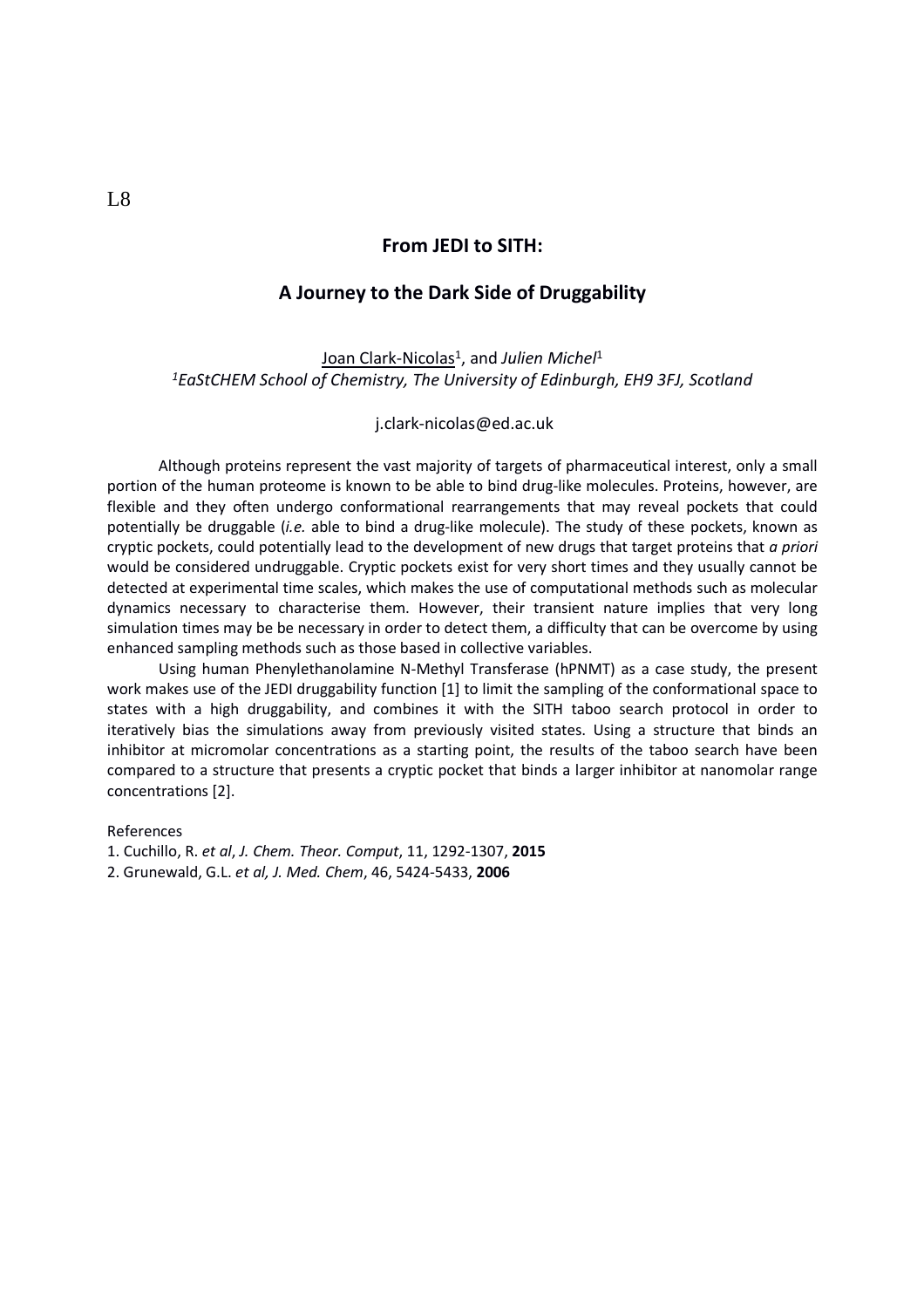# **Water Layers on Actinide Oxide Surfaces**

Dr. Bengt Tegner Macgregor group Institute for Chemical Sciences Heriot-Watt University

My contribution is concerned with the medium term storage of the UK's civilian stocks of plutonium. Presently, this is stored as  $PuO<sub>2</sub>$  powder in stainless steel containers at Sellafield, while the government decides its long term fate. Some of these containers have buckled, leading to the suggestion that gas build-up is causing pressurisation. Several different mechanisms have been proposed for this gas build-up, including (i) steam produced by  $H_2O$ desorption from hygroscopic PuO<sub>2</sub> due to self-heating (ii) radiolysis of adsorbed water and (iii) generation of H<sub>2</sub> by chemical reaction of PuO<sub>2</sub> with H<sub>2</sub>O, producing a postulated PuO<sub>2+x</sub> phase. These hypotheses, along with a desire to better understand the chemistry of these systems, have lead me to investigate water interactions with actinide oxide surfaces using plane-wave density functional theory at the PBE+*U* level.

The initial focus of this work was the geometries and energetics of up to a single monolayer of water on the stoichiometric {111}, {110} and {100} surfaces. This study has now been published [1] and I have since been studying sub-stoichiometric surfaces (oxygen vacancy formation geometries and energies) and water adsorption on them [2], as well as multiple water layers. Initial results from the multiple water layer study suggest that the second layer is quite strongly bonded to the first, and that with additional layers, the average binding energy rapidly approaches a constant value of about 0.54 eV/water molecule independent of the surface or mode of binding of the first two monolayers.

[1] B. E. Tegner, M. Molinari, A. Kerridge, S. C. Parker, and N. Kaltsoyannis, J. Phys. Chem. C, 2017, 121, 1675-1682, DOI: 10.1021/acs.jpcc.6b10986

[2] J. P. W. Wellington, B. E. Tegner, J. Collard, A. Kerridge and N. Kaltsoyannis J. Phys. Chem. C, 2018, 122, 7149-7165, DOI: 10.1021/acs.jpcc.7b11512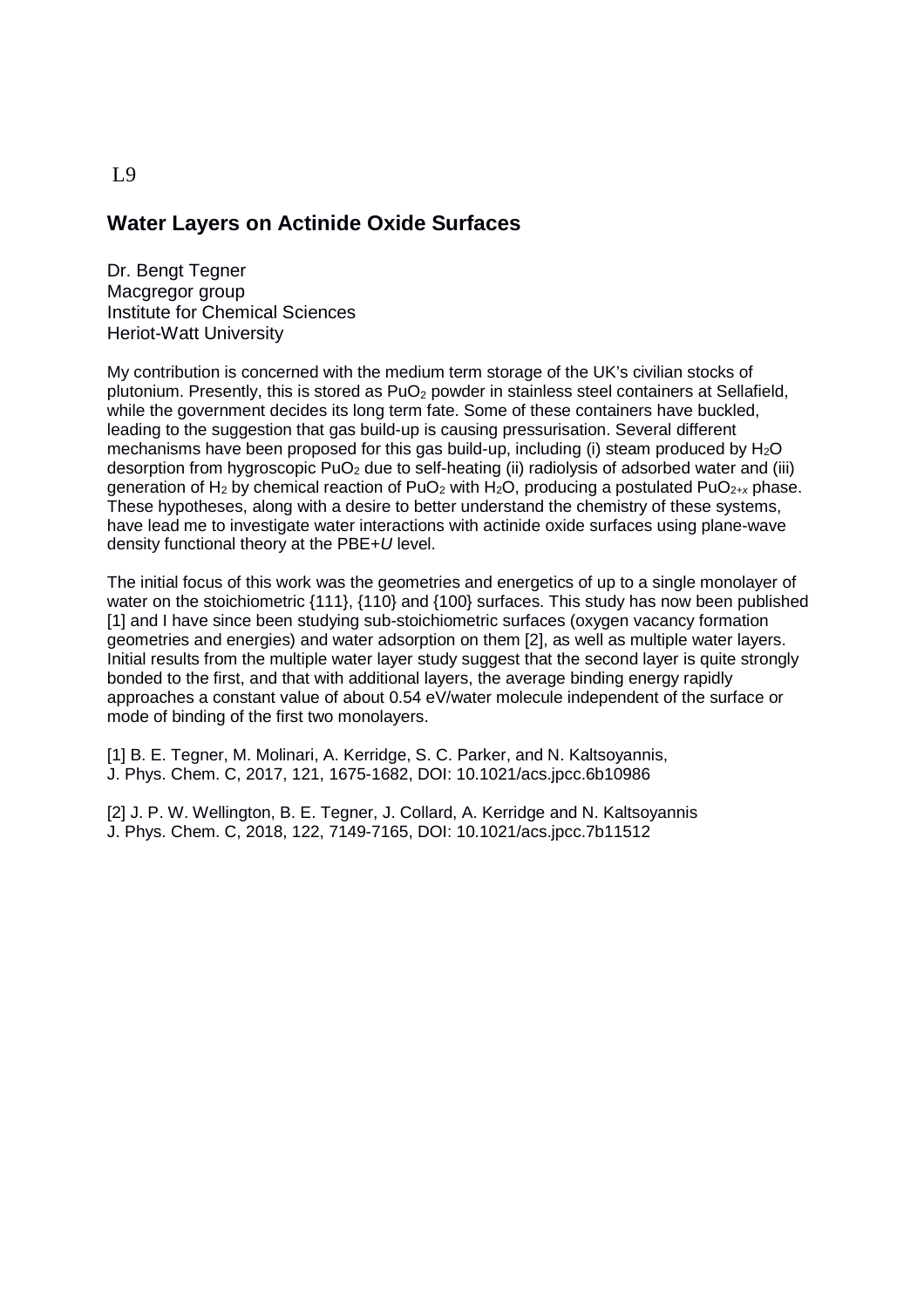### L10

## Mechanisms of protein disorder-order transitions upon ligand binding: MDM2 as a case study

Cesar Mendoza-Martinez, Antonia S J S Mey, Stefano Bosisio, Kirsten Ritchie, Julien Michel

EASTCHEM, University of Edinburgh, Joseph Black Building, David Brewster Road, Edinburgh, Scotland EH9 3FJ

A major frontier for current drug discovery is that about a third of all proteins present in living organisms are considered 'intrinsically disordered'. Unlike conventional drug targets, these proteins constantly change shape and are considered 'undruggable' because we do not currently understand how to target disordered proteins with man-made small molecules. We seek to understand how such molecular recognition principles may be mimicked using small molecules.

Our efforts have focused specifically on the protein MDM2 that contains a 'disordered' lid region at the interface of a 'well structured' region. MDM2 is a major anti-cancer drug target and there are currently several different classes of small molecules that are MDM2 ligands in clinical trials worldwide. Some MDM2 ligands have been shown to induce ordering of the MDM2 'disordered' lid. We have implemented a multidisciplinary research program that combines molecular simulation and biophysical experiments to rationalize the mechanisms that underpin this unique example of a small molecule induced protein disorder-order transition. Our results pave the way for broader targeting of protein disordered regions in drug discovery.

References:

1. Michelsen K., Jordan J. B., Lewis J., Long A. M., Yang E., Rew Y., Zhou J., Yakowec P.,

Schnier P. D., Huang X., Poppe L. *J. Am. Chem. Soc*. 2012, 134: 17059−17067.

2. Bueren-Calabuig J. A., Michel J. *PLoS Comput. Biol.* 2015. Jun 5;11(6):e1004282.

3. Loeffler H., Michel J., Woods C. J. *J Chem Inf Model.* 2015, 28;55(12):2485-90.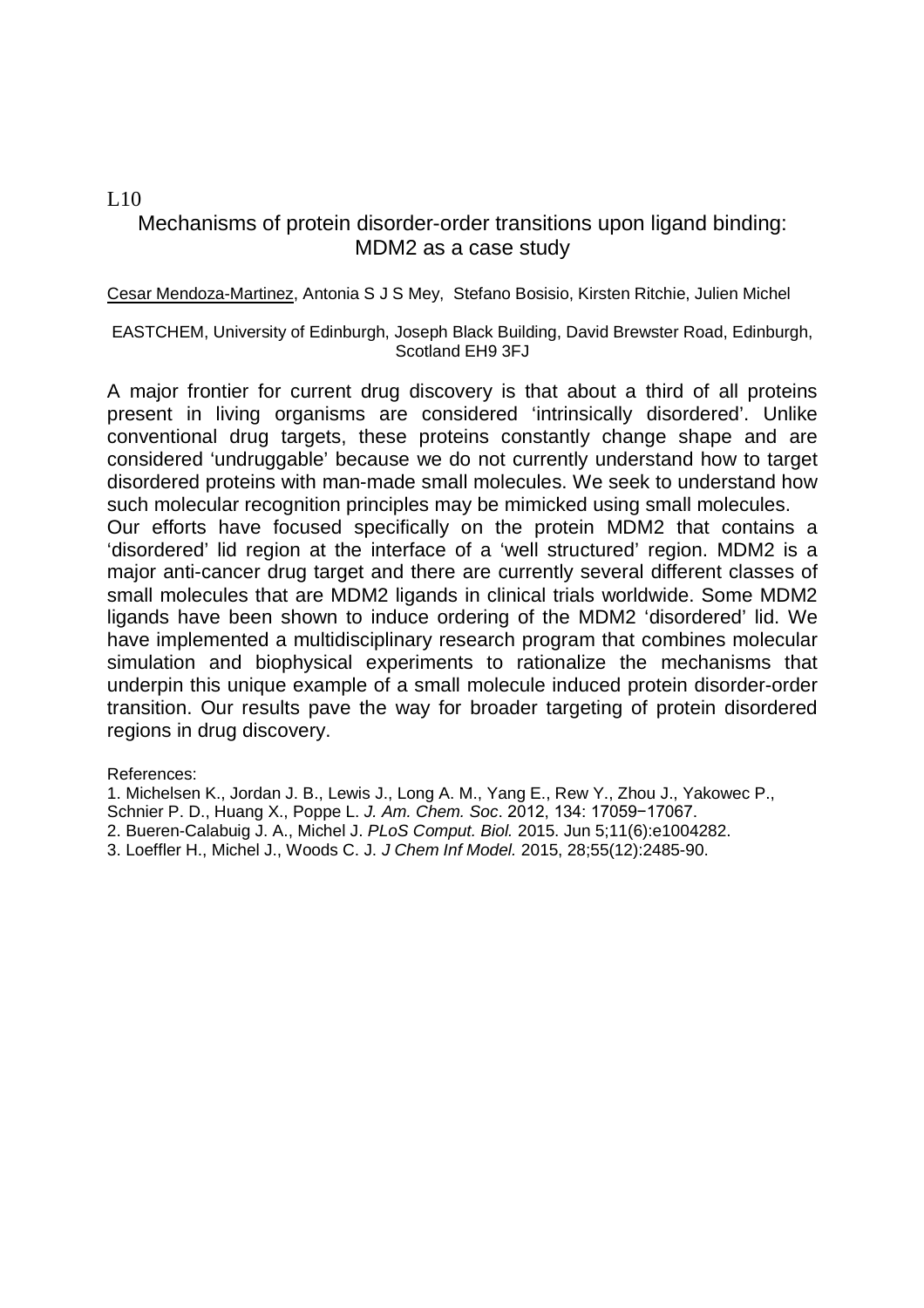### **Plenary Lecture PL2**

# **Investigating Disorder in the Solid State: Multinuclear NMR Spectroscopy and First-Principles Calculations**

### **Sharon E. Ashbrook, EaStCHEM School of Chemistry and Centre of Magnetic Resonance, University of St Andrews, UK.**

NMR spectroscopy provides an element-specific, sensitive probe of the local environment, enabling detailed information to be extracted. However, in the solid state the vast majority of this information remains unexploited, owing to the challenges associated with obtaining high-resolution spectra and the ease with which these can be interpreted. For inorganic solids, this problem is amplified by the large range of nuclides studied, the lack of information available in the literature and the practical challenges of experimental implementation.

Recent advances enabling accurate and efficient calculation of NMR parameters in periodic systems have revolutionized the application of such approaches in solid-state NMR spectroscopy, particularly among experimentalists. The use of first-principles calculations aids in the interpretation and assignment of the complex spectral lineshapes observed for solids. Furthermore, for materials with poorly characterized structures calculations provide a method for evaluating potential structural models against experimental measurements. As NMR is sensitive to the atomic-scale environment, it provides a particularly useful tool for studying disordered materials, and the combination of experiment with first-principles calculations offers a particularly attractive approach. This will be illustrated using examples from recent work investigating ceramic wasteforms proposed for the encapsulation of nuclear waste, and the hydration of wadsleyite, a high-pressure silicate phase found in the inner layers of the Earth.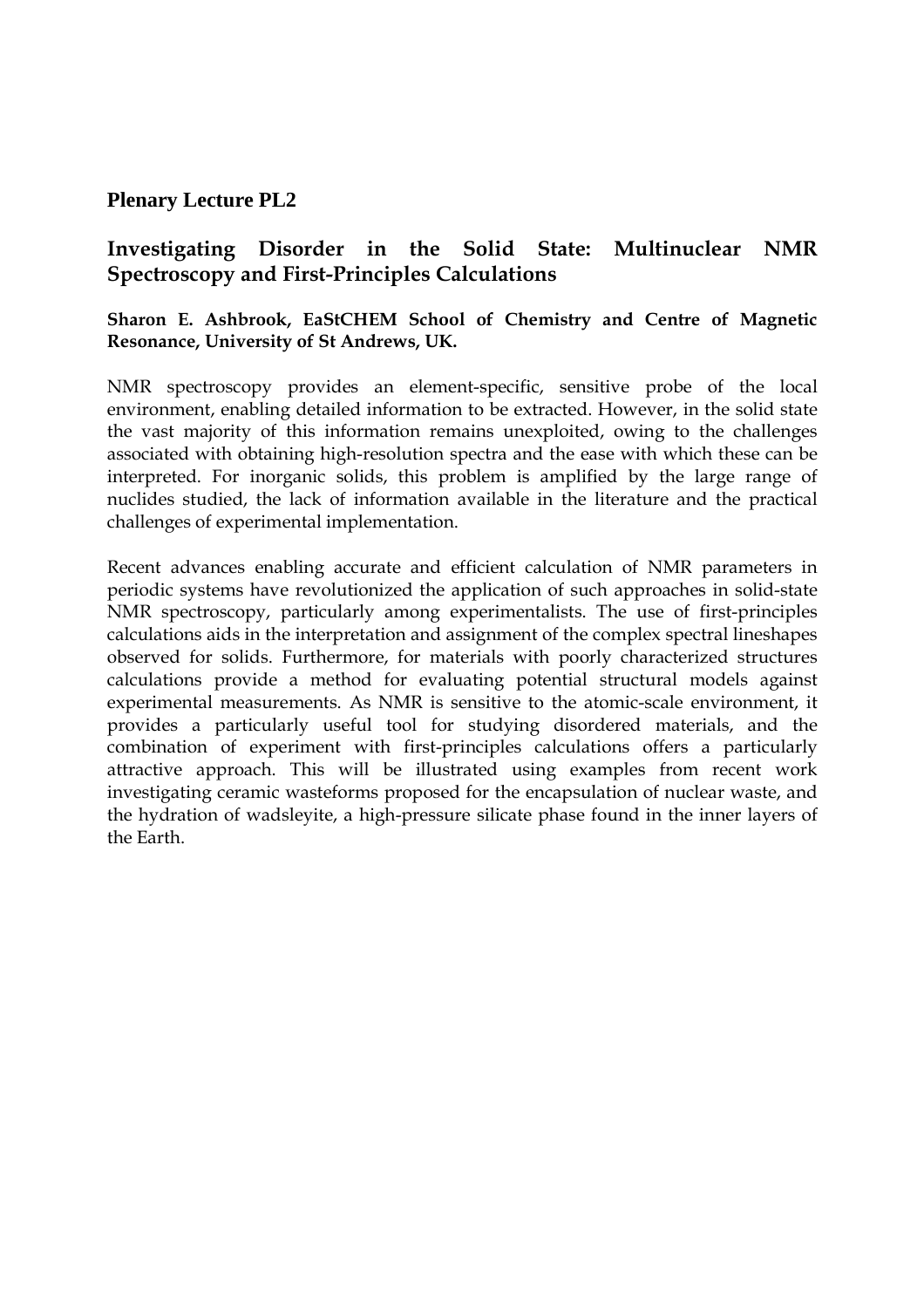# **ScotCHEM Posters**

P1. **Probing the local structure of copper complexes through DFT calculations of paramagnetic NMR parameters**, Zhipeng Ke, Daniel M. Dawson, Freddie Mack, Sharon E. Ashbrook, Michael Bühl.

P2. **Searching For Insulin-boosting Drugs: A Theoretical Study**, Xiaotong Zhang, Tanja van Mourik, Michael Bühl

P3: **Complete dehydrogenation of alcohols catalysed by [RuH2(PPh3)3(CO)]**, Shahbaz Ahmad, David Cole-Hamilton, Patrizia Larusso, Nicolas Sieffert, Michael Bühl

P4: **DFT studies of the mechanism of iron-catalysed transfer hydrogenation using amines and boranes**, Samuel E. Neale, Nathan T. Coles, Maialen Espinal-Viguri, Ruth L. Webster, and Stuart A. Macgregor

P5: **Modelling heme peroxidases with QM/MM**, Jonathan Colburn, Michael Bühl

P6: **Optimising activity and selectivity in biomimetic capsules through computational design**, Sofia Bariami

P7: **Quantifying and visualising NMR J-coupling interactions in the solid state**, Oliver J. R. Gilford, David McKay, Jonathan R. Yates, Sharon E. Ashbrook

P8: **Novel statistical approaches to gain insight into protein allostery**, Lisa Patrick, Ben Cossins, Julien Michel

P9: **BioSimSpace - an interoperable collaborative bimolecular simulation environment**, Antonia Mey, Lester Hedges, Julien Michel, Christopher Woods

P10: **Changes in ns time scale motions are sufficient to explain allosteric effects in a catalytically impaired variant of cyclophilin A**, Pattama Wapeesittipan, Antonia Mey, Malcolm D Walkinshaw, Julien Michel

P11: **Structure-Based Prediction of Solid-State NMR Parameters in Zeolites and Zeotypes**, Daniel M. Dawson, Robert F. Moran, Scott Sneddon, Valerie R. Semour and Sharon E. Ashbrook

P12: **Potential Energy Surface Interpolation by Neural Networks**, April Cooper, Johannes Kästner

P13: **Excited states of squaraines via linear and non-linear electronic absorption**, Freda Mwasha, Martin Paterson

P14: **Molecular Motions in a Fluxional (h6-Indenyl)Tricarbonylchromium Hemichelate: a DFT Molecular Dynamics Study**, Nicolas Sieffert

P15: **GAsol: a new tool for predicting water sites in protein cavities**, Lucia Fusani, Ian Wall, David Palmer, Alvaro Cortes

P16: **Electrochemical metal deposition controlled by surface-based molecular selfassemblies**, Zhen Yao, Michael Bühl, Manfred Buck

P17: **The Big Bang Theory: a Pathway to the Athermal Impact Initiation of Energetic Materials**, Adam Michalchuk, Peter Finchamn, Peter Portius, Colin Pulham and Carole Morrison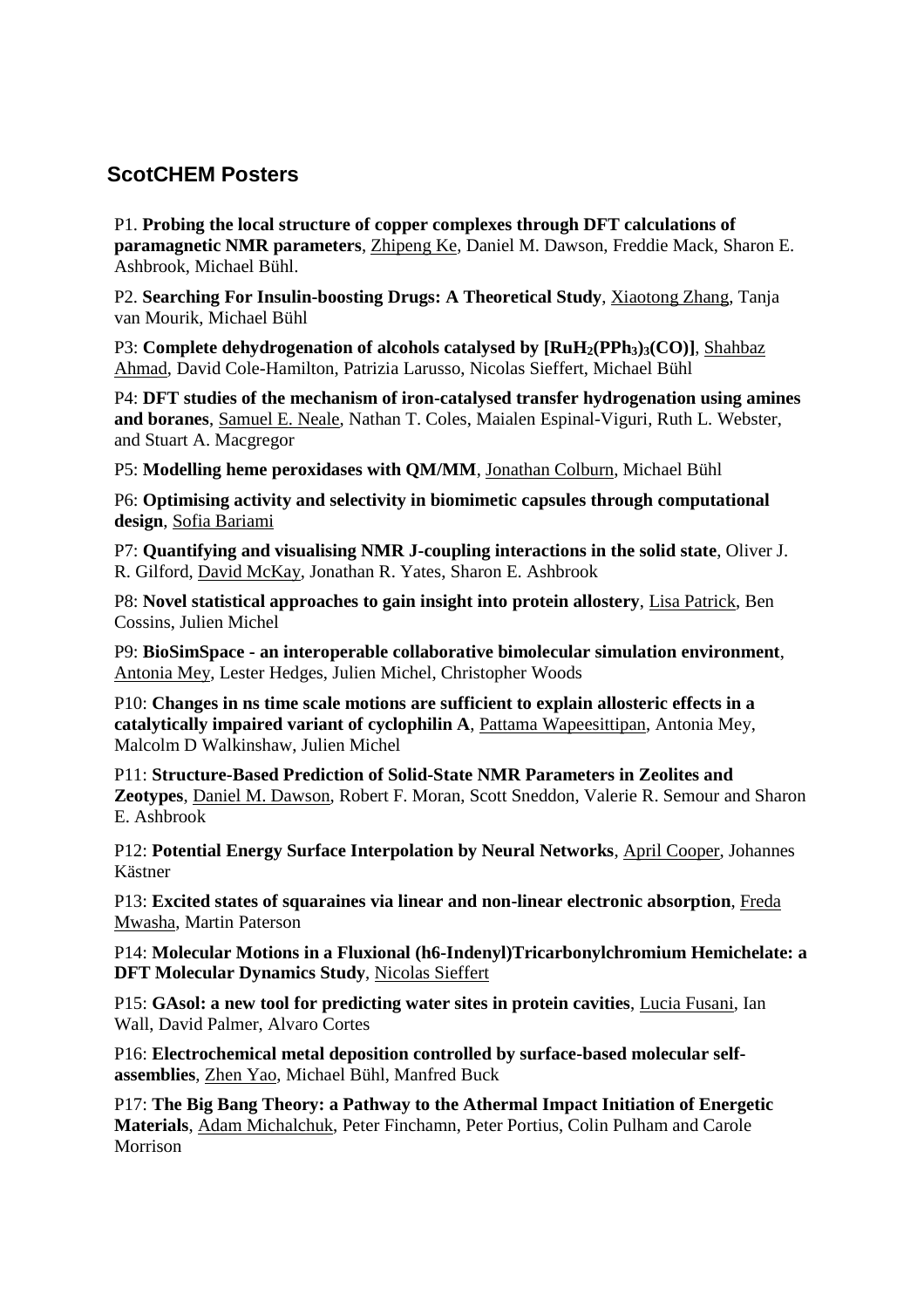P18: **Post Synthetic <sup>17</sup>O Enrichment and Solid-State NMR Characterisation of Niobates**, Ingo Gert, Daniel Dawson, Arantxa Frenandes, Nasima Kanwal, David McKay, Robert Moran, Sharon Ashbrook

P19: **Investigating Disorder and Dynamics in a Novel Gallophosphate**, Joseph E. Hooper, Daniel M. Dawson, Lucy Broom, Mahrez Amri, Nathalie Guillou, Sharon E. Ashbrook, Richard I. Walton.

P20: **DFT Study of Heterobimetallic Complexes Derived from the e-deficient Ru-H Complex, [Ru(IPr)2(CO)H]<sup>+</sup>** , Nasir A. Rajabi, Ian M. Riddlestone, John P. Lowe, Mary F. Mahon, Stuart A. Macgregor, Michael K. Whittlesey

P21: **Disorder to order transitions of MDM2 lid upon ligand binding**, Salome Llabres, Cesar Mendoza, Arun Gupta, Julien Michel

P22: **Approaching Full CI limits by Systematic Truncations in the Configuration Space**, Andrew W. Prentice, Jeremy Coe and Martin J. Paterson

P23: *retracted*

P24: **Valence Bond and Molecular Orbital Methods to Probe Boradioxazole Chemistry: A Dynamic Test Case for Complex Chemical Systems**, T. Malcomson, M. Paterson, G. Lloyd, C. Shepherd

P25: **Computing NMR Chemical Shifts of Paramagnetic Compounds**, Ben Griffiths, Michael Bühl

P26: **Electron Transfer Reactions: KOtBu Photoreduces Benzophenone, under activation by Visible light,** Allan Young, Giuseppe Nocera, Fabrizio Palumbo, Thomas McGuire, Tell Tuttle, John A. Murphy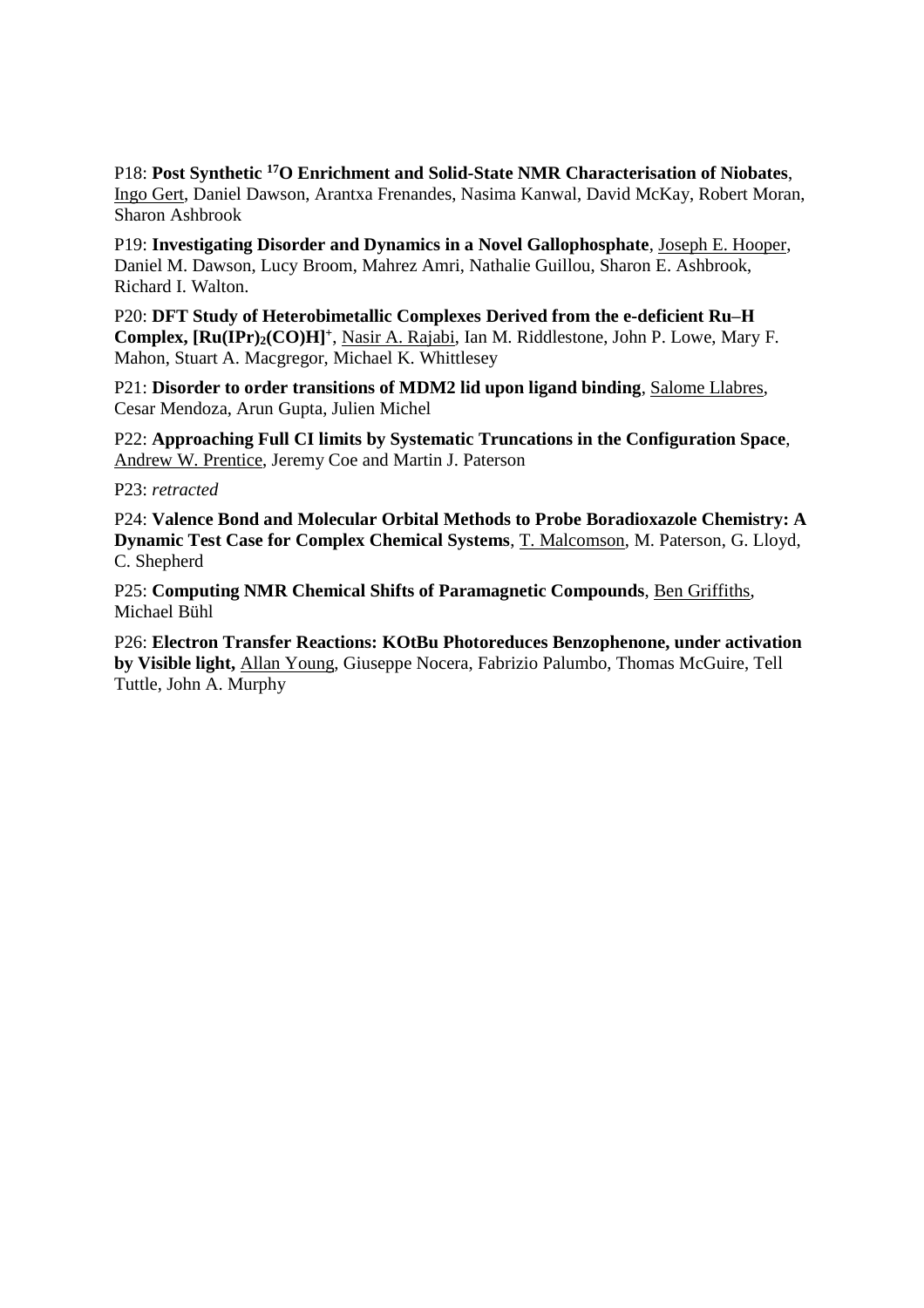# **List of CCP5Biosim (***Q***) and ScotCHEM Participants**

| Shahbaz       | <b>Ahmad</b>         | sa223@st-andrews.ac.uk                   | $Q$ , P <sub>3</sub>                       |
|---------------|----------------------|------------------------------------------|--------------------------------------------|
| Sofia         | <b>Bariami</b>       | sofia.bariami@ed.ac.uk                   | $Q$ , P <sub>6</sub>                       |
| Darren        | <b>Bellshaw</b>      | Darren.Bellshaw@ed.ac.uk                 | L <sub>3</sub>                             |
| Stefano       | <b>Bossi</b>         | stefanobosisio1@gmail.com                | L2                                         |
| Michael       | <b>Bühl</b>          | buehl@st-andrews.ac.uk                   | Q, P1, P2, P3, P5, P16,<br>P <sub>25</sub> |
| Philip        | Camp                 | philip.camp@ed.ac.uk                     |                                            |
| Sonia         | Chabbra              | sc262@st-andrews.ac.uk                   | $\mathcal{Q}$                              |
| Joan          | <b>Clark-Nicolas</b> | j.clark-nicolas@ed.ac.uk                 | L8                                         |
| Jonathan      | Colburn              | jdc6@st-andrews.ac.uk                    | $Q$ , P5                                   |
| April         | Cooper               | ac361@st-andrews.ac.uk                   | $Q$ , L5                                   |
| Daniel        | <b>Dawson</b>        | $dmd7@st$ -andrews.ac.uk                 | P11                                        |
| Herbert       | Früchtl              | hf63@st-andrews.ac.uk                    | $\overline{Q}$                             |
| Licia         | Fusani               | lucia.x.fusani@gsk.com                   | P <sub>15</sub>                            |
| Ingo          | Gert                 | ig55@st-andrews.ac.uk                    | $Q$ , P <sub>18</sub>                      |
| Ben           | <b>Griffiths</b>     | bg29@st-andrews.ac.uk                    | P <sub>25</sub>                            |
| Joseph        | Hooper               | jeh22@st-andrews.ac.uk                   | P <sub>19</sub>                            |
| Jack          | Hemingway            | jackhemingway96@gmail.com                |                                            |
| Zhipeng       | Ke                   | zk25@st-andrews.ac.uk                    | $Q$ , P <sub>1</sub>                       |
| Thomas        | Keal                 | thomas.keal@stfc.ac.uk                   |                                            |
| Tobias        | <b>Kraemer</b>       | tobias.kraemer@mu.ie                     | $\varrho$                                  |
| Philip        | Lane                 | b2014038@my.shu.ac.uk                    | $\mathcal{Q}$                              |
| Salome        | <b>Llabres</b>       | s.llabres@ed.ac.uk                       | Q, P21                                     |
| <b>Thomas</b> | <b>Malcomson</b>     | thomasmalcomson2761@gmail.com            | P <sub>24</sub>                            |
| Alexandra     | <b>Mayo</b>          | amayo@princeton.edu                      |                                            |
| David         | <b>McKay</b>         | dm228@st-andrews.ac.uk                   | P7                                         |
| Cesar         | Mendoza-             | Cesar.Mendoza@ed.ac.uk                   | $Q$ , $L10$                                |
|               | <b>Martinez</b>      |                                          |                                            |
| Antonia       | <b>Mey</b>           | antonia.mey@gmail.com                    | $Q$ , P9                                   |
| Adam          | <b>Michalchuk</b>    | adam.michalchuk@ed.ac.uk                 | Q, P17                                     |
| John          | <b>Mitchell</b>      | jbom@st-andrews.ac.uk                    |                                            |
| Carole        | <b>Morrison</b>      | c.morrison@ed.ac.uk                      | L7, P17                                    |
| Adrian        | <b>Mulholland</b>    | Adrian.Mulholland@bristol.ac.uk          | PL1                                        |
| Freda         | <b>Mwasha</b>        | $f$ $[ml@hw.ac.uk]$                      | $Q$ , P <sub>13</sub>                      |
| Sam           | <b>Neale</b>         | sen1@hw.ac.uk                            | $Q$ , P <sub>4</sub>                       |
| Anna          | <b>Olszewska</b>     | anna.olszewska.2014@uni.strath.ac.<br>uk |                                            |
| David         | <b>Palmer</b>        | david.palmer@strath.ac.uk                |                                            |
| Michail       | Papadourakis         | s1771676@ed.ac.uk                        | $\mathcal{Q}$                              |
| Kyle          | <b>Paterson</b>      | s1679948@sms.ed.ac.uk                    | $\mathcal{Q}$                              |
| Lisa          | <b>Patrick</b>       | lisa.patrick@ed.ac.uk                    | $Q$ , P <sub>8</sub>                       |
| Andrew        | <b>Prentice</b>      | awp2@hw.ac.uk                            | Q, P22                                     |
| Iain          | <b>Prentice</b>      | iain.prentice@ed.ac.uk                   |                                            |
| Nasir         | Rajabi               | nr9@hw.acuk                              | P <sub>20</sub>                            |
| Jonathan      | <b>Richardson</b>    | J.G.Richardson@ed.ac.uk                  | L7                                         |
| Simon         | Rohrbach             | simon.rohrbach@strath.ac.uk              |                                            |